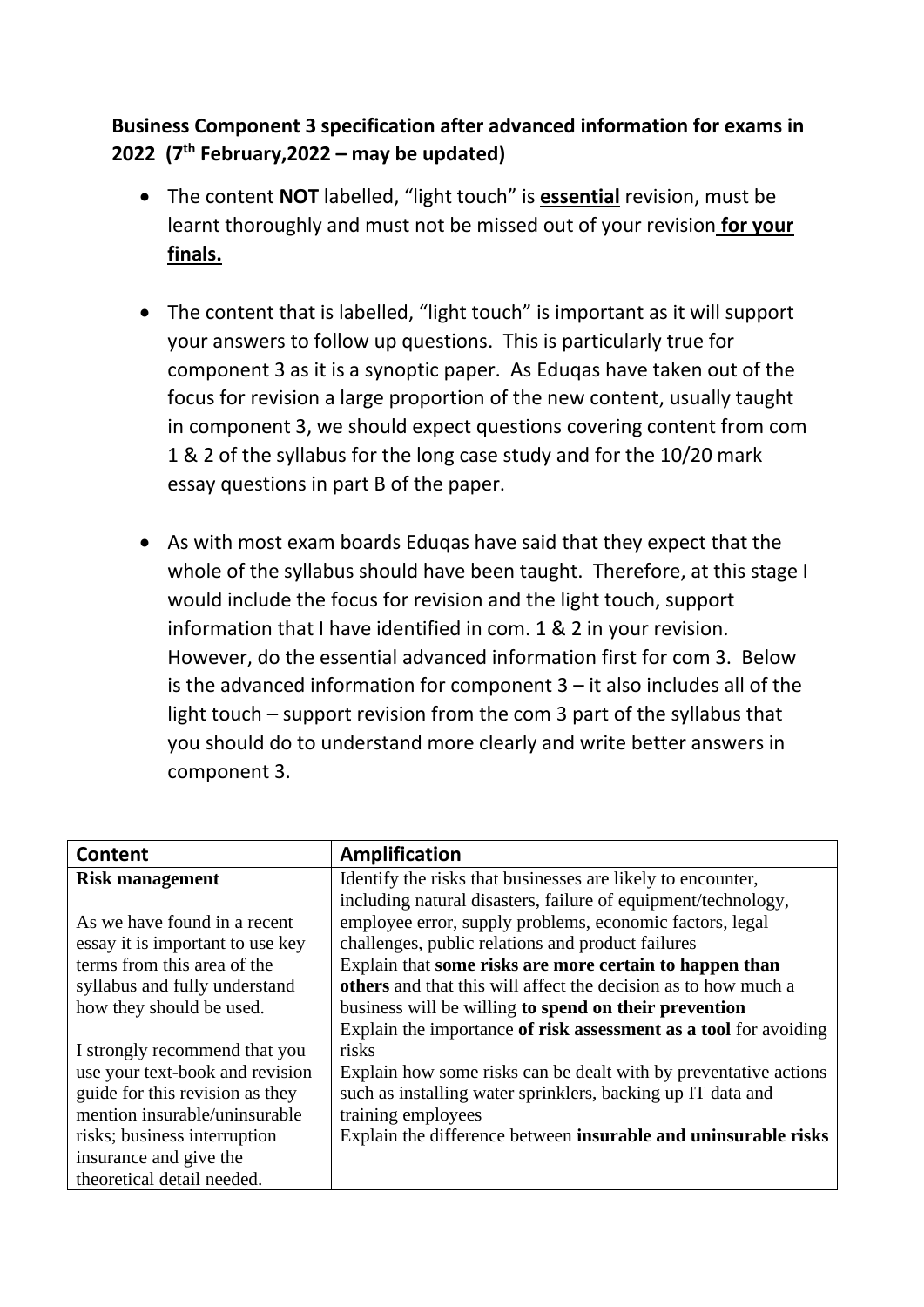|                                                                                       | Explain what is meant by contingency planning and crisis<br>management<br>Explain ways in which businesses can use contingency planning<br>to deal with risks that may affect their activities such as having<br>contingency funds, alternative production arrangements,<br>allocating responsibilities to managers/employees and dealing<br>with public relations in the event of a crisis<br><b>Evaluate</b> the possible responses of a business to the potential<br>risks that it faces<br>Evaluate the importance of risk management and contingency<br>planning to a business and its stakeholders |
|---------------------------------------------------------------------------------------|----------------------------------------------------------------------------------------------------------------------------------------------------------------------------------------------------------------------------------------------------------------------------------------------------------------------------------------------------------------------------------------------------------------------------------------------------------------------------------------------------------------------------------------------------------------------------------------------------------|
| <b>Light touch support</b><br>information.                                            | Explain why there may be resistance to change and ways of<br>removing resistance including Lewin's three step process,<br>changes in organisational culture and the role of leadership.                                                                                                                                                                                                                                                                                                                                                                                                                  |
| <b>Some information from</b><br>"Change"                                              | This might be useful when evaluating the effect upon<br>stakeholders of risk management. You may also want to<br>consider the difference between Storey's incremental change<br>which would occur if planning in order to prevent risk<br>compared to sudden change which might result if the "risk"<br>occurs. However, don't make an answer to a risk question all<br>about "change"                                                                                                                                                                                                                   |
| <b>PEST</b><br><b>Economic factors</b>                                                | Explain how economic factors affect business activity<br>Explain what is meant by economic growth and the business<br>cycle and their measurement (GDP)<br>Explain what is meant by inflation including its measurement<br>and causes<br>Explain what is meant by interest rates<br>Explain what is meant by exchange rates<br>Explain what is meant by unemployment<br>Evaluate the impact of the business cycle, inflation, interest rates,<br>exchange rates and unemployment on businesses and their<br>stakeholders                                                                                 |
| Light touch – support<br>information<br><b>Income / Price Elasticity of</b><br>demand | As income drops due to unemployment, or real disposable<br>income drops, due to increase in interest rates and inflation, how<br>will that affect demand for luxury, normal and inferior goods?<br>Flip to understand a decrease in the above.                                                                                                                                                                                                                                                                                                                                                           |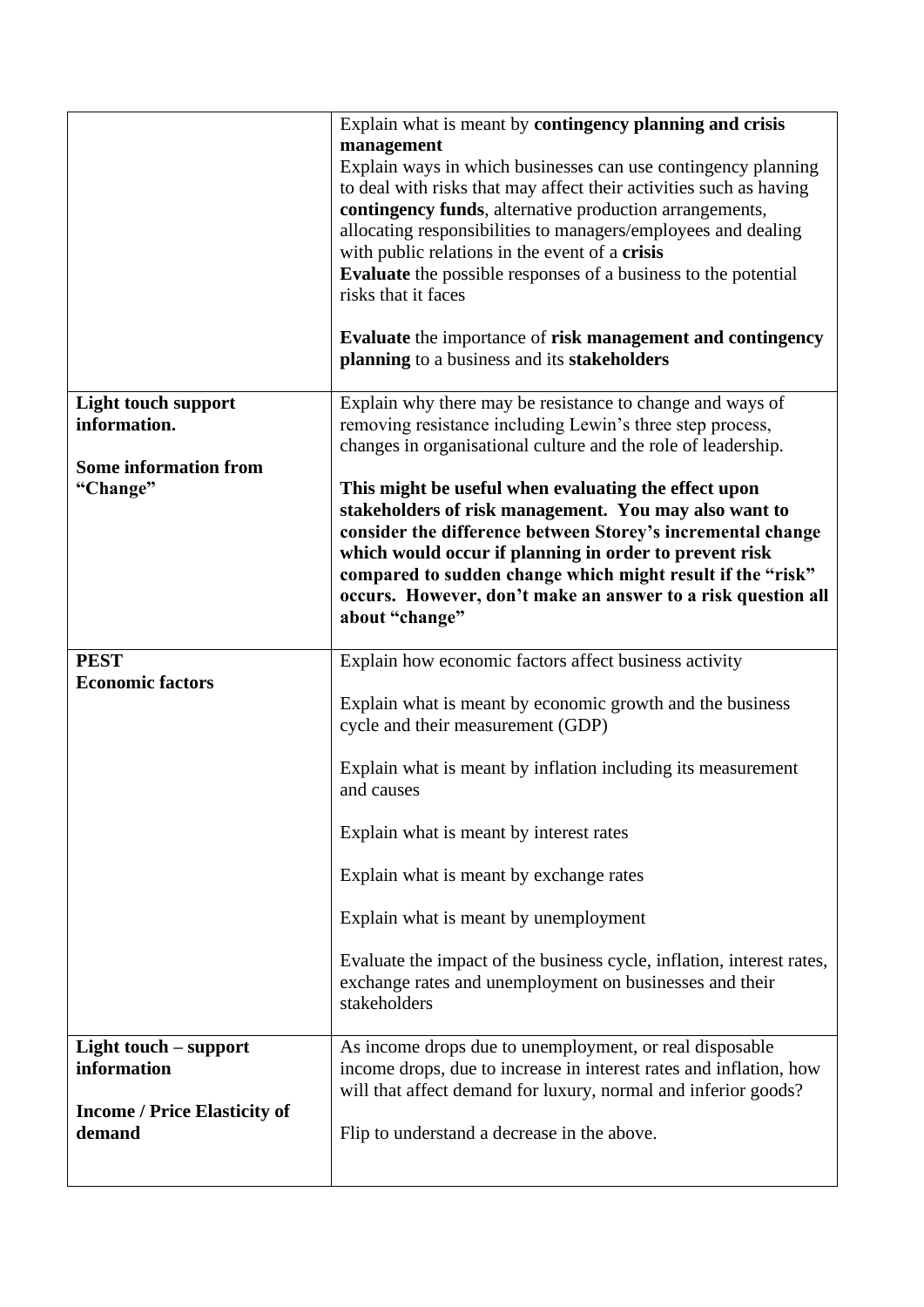|                                                                  | As price rises due to inflation, how will that affect the demand                                                                |
|------------------------------------------------------------------|---------------------------------------------------------------------------------------------------------------------------------|
|                                                                  | for price elastic and inelastic goods?                                                                                          |
| Light touch – support<br>information                             |                                                                                                                                 |
|                                                                  | How will a change in the exchange rate of the pound and other<br>currencies affect businesses that outsource and export?        |
| <b>PEST</b><br><b>Environmental factors</b>                      | Explain the potential environmental costs of business activity<br>including air, water and noise pollution, climate change,     |
|                                                                  | congestion, destruction of the environment and waste disposal                                                                   |
| <b>Remember the UK</b><br>government has agreed at               | Explain how potential environmental costs can be controlled by                                                                  |
| <b>COP21</b> to actions to reduce                                | government intervention, the influence of pressure groups and                                                                   |
| climate change/to limit global                                   | education "Environmental costs" refer to the destruction to                                                                     |
| warming to below 2 degrees                                       | the environment of business activity, (not money). However,                                                                     |
| Celsius, compared to pre-<br>industrial levels.                  | it may also mean the capital cost of changing to more<br>environmentally friendly operations which could mean a                 |
|                                                                  | government grant to encourage businesses to do it. The UK                                                                       |
|                                                                  | government is committed to reduce global warming.                                                                               |
|                                                                  | Explain how businesses can respond to environmental issues                                                                      |
|                                                                  | <b>Evaluate</b> the impact of business activity on the environment                                                              |
|                                                                  |                                                                                                                                 |
|                                                                  | <b>Evaluate</b> the impact on a business of implementing<br>environmentally friendly policies                                   |
| Light touch, support                                             | Businesses, unless they are a social enterprise, will have an                                                                   |
| information.                                                     | objective to make a profit. This need for profit may conflict with                                                              |
|                                                                  | the need to behave ethically. This comes into play particularly                                                                 |
| <b>PEST</b> - Ethical – to do the<br>morally correct thing, even | when considering becoming environmentally friendly as it may<br>create a capital cost and/or increase their every-day operating |
| when there is no law set to                                      | costs, thus reducing profit. If there is no law compelling them to                                                              |
| make you.                                                        | become more environmentally friendly, then the business must                                                                    |
|                                                                  | feel ethically concerned enough to decide to do it This is a<br>good counter-argument when considering why a business may       |
|                                                                  | not wish to change to protect the environment. Which                                                                            |
|                                                                  | stakeholders will consider ethics and which profit? Don't forget                                                                |
|                                                                  | the term, "green" eg green shareholders, green consumers -<br>people who consider the environment first.                        |
|                                                                  |                                                                                                                                 |
|                                                                  | Explain the meaning of business ethics<br>Understand the types of ethical issues a business will face                           |
|                                                                  | including environmental, animal rights, treatment of workers,<br>suppliers and customers                                        |
|                                                                  | Explain the meaning of corporate social responsibility (CSR)                                                                    |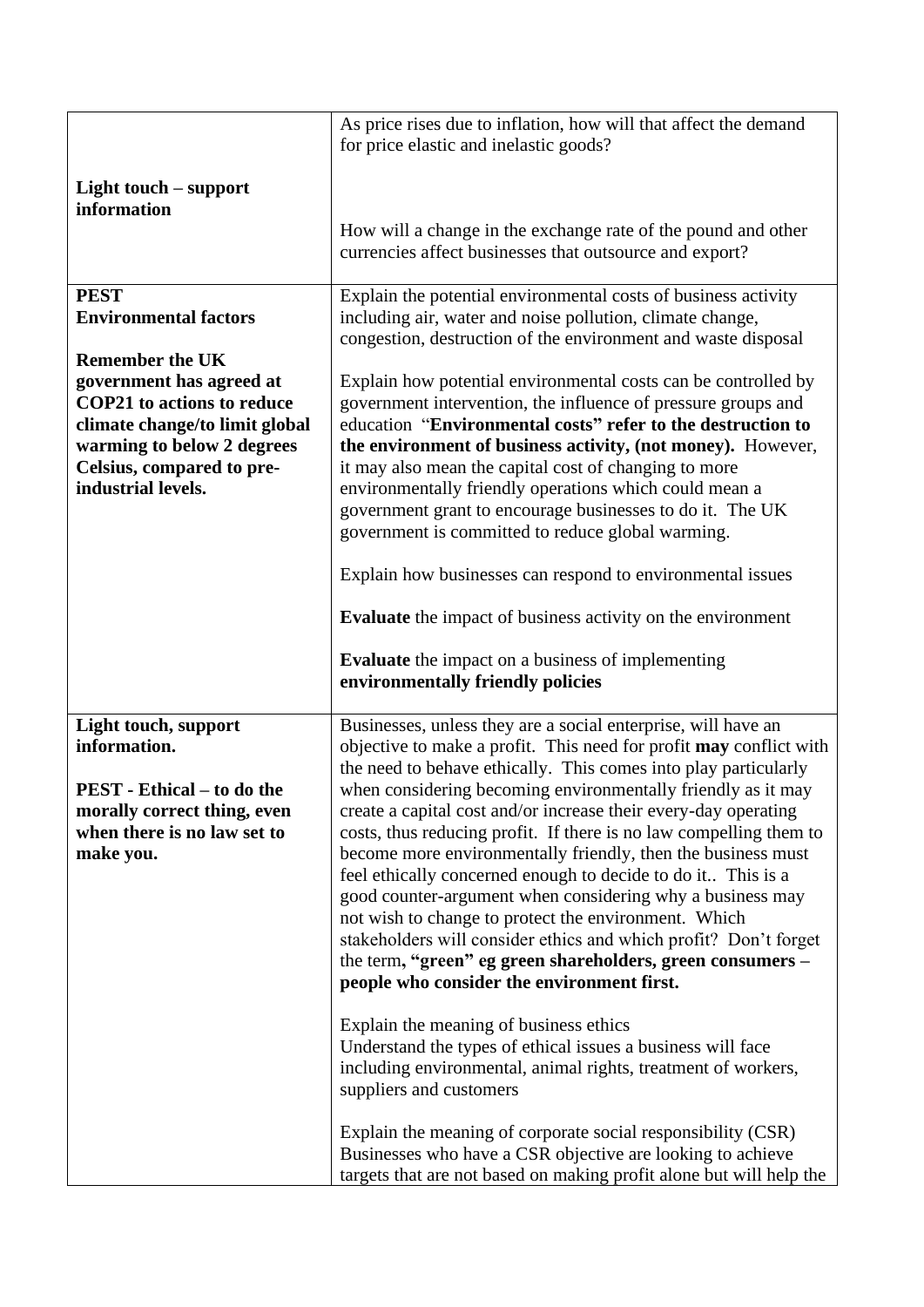|                                                                                                        | environment and/or society in some way. (Consider<br>"externalities – com 2)<br>Understand the possible conflict between ethics and profitability<br>Evaluate the impact on the profitability of a business of having<br>ethical objectives<br>Evaluate the ethical stance of businesses from the point of view<br>of different stakeholders                                                                                                                                                                                                                                                                                                                                                                 |
|--------------------------------------------------------------------------------------------------------|--------------------------------------------------------------------------------------------------------------------------------------------------------------------------------------------------------------------------------------------------------------------------------------------------------------------------------------------------------------------------------------------------------------------------------------------------------------------------------------------------------------------------------------------------------------------------------------------------------------------------------------------------------------------------------------------------------------|
| Light touch – support<br>information for all 3<br>component exams.<br><b>PEST</b><br><b>Technology</b> | Explain how technological factors, including automation and<br>communication technology affect business activity<br>Evaluate the impact of technological factors on businesses and<br>their stakeholders                                                                                                                                                                                                                                                                                                                                                                                                                                                                                                     |
| Light touch – support<br>information                                                                   | Explain how businesses are affected by taxation and subsidies<br>Explain why governments legislate and regulate business activity                                                                                                                                                                                                                                                                                                                                                                                                                                                                                                                                                                            |
| <b>PEST - POLITICAL</b>                                                                                | Understand the effect upon businesses, of some laws affecting<br>businesses such as equal opportunities, Health and Safety at<br>Work, Trade Descriptions Act, protection of intellectual<br>property through patents, trade-marks and patents, minimum<br>wage and the role of the Competition and Markets Authority<br>in ensuring fair competition for consumers to benefit from.                                                                                                                                                                                                                                                                                                                         |
| Light touch – supports<br>information for all 3<br>component exams.                                    | Explain what is meant by demographic change<br>Explain how demographic change and other social factors such<br>as changes in consumer tastes, lifestyle and cultural changes<br>affect business activity                                                                                                                                                                                                                                                                                                                                                                                                                                                                                                     |
| <b>International trade</b>                                                                             | Explain what is meant by international trade<br>Explain the reasons for international trade<br>Explain what is meant by free trade and protectionism (including<br>tariffs and quotas) and WTO<br>Explain what is meant by a trading bloc and a single market<br>Evaluate free trade and protectionism to UK businesses and their<br>stakeholders<br>Explain the challenges to UK businesses of developing new<br>international markets for their products (link to glocalisation<br>versus globalisation as a strategy for marketing products).<br>Evaluate the decision of a business to develop new international<br>markets for its products (Could link to growing markets so<br><b>Boston Matrix</b> ) |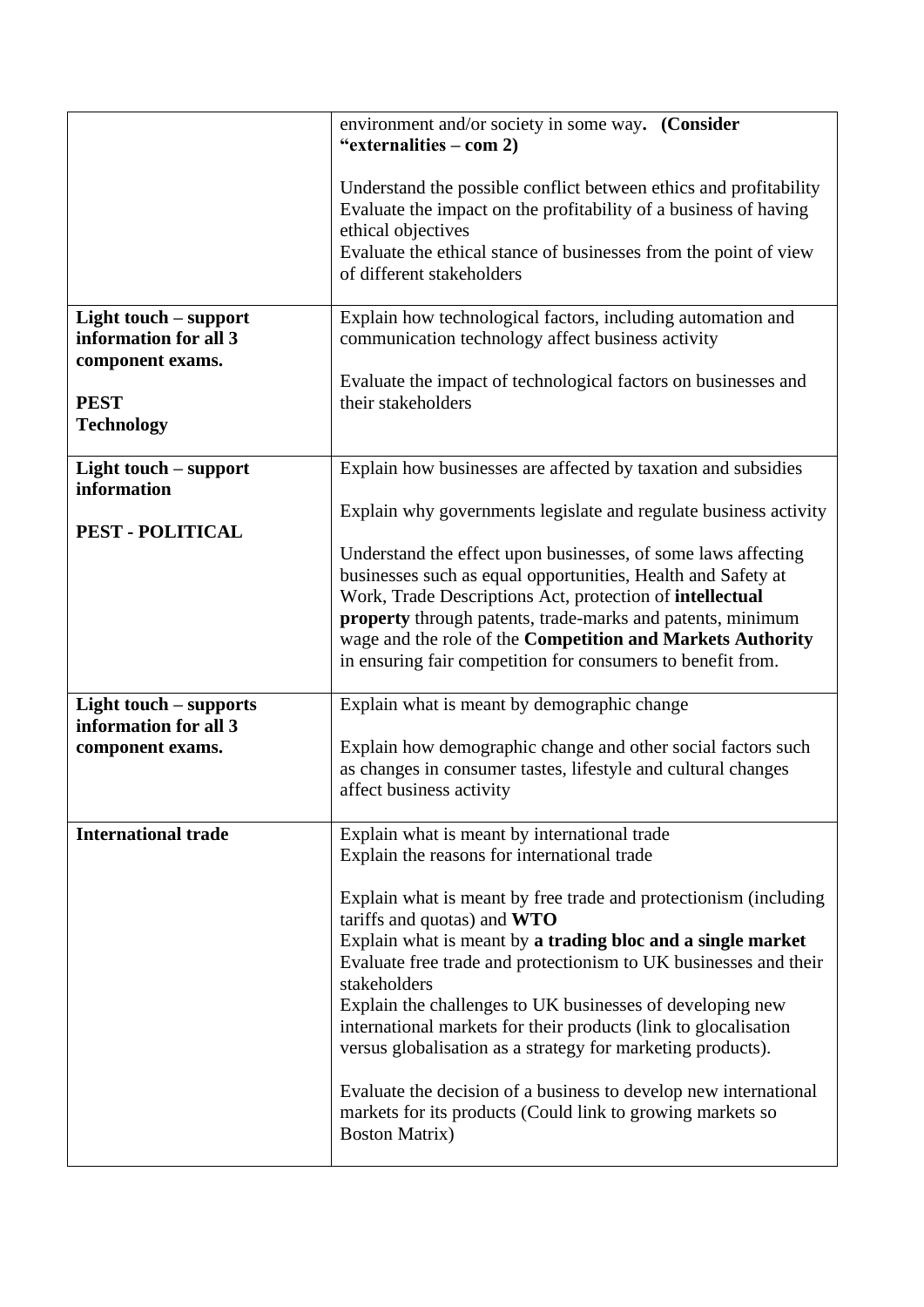| Light touch – support<br>information | Know the strengths and weaknesses of outsourcing and<br>offshoring and how they differ. (com 2)<br>Know the key factors influencing location of large businesses eg<br>infra-structure, availability of resources such as labour, amount<br>of taxation charged by government and other government laws<br>such as those on employing workers.                                                                                                                                                                                                                                                                                                                                                                                                                                                                                                                                                                                                                                                                                                                                                            |
|--------------------------------------|-----------------------------------------------------------------------------------------------------------------------------------------------------------------------------------------------------------------------------------------------------------------------------------------------------------------------------------------------------------------------------------------------------------------------------------------------------------------------------------------------------------------------------------------------------------------------------------------------------------------------------------------------------------------------------------------------------------------------------------------------------------------------------------------------------------------------------------------------------------------------------------------------------------------------------------------------------------------------------------------------------------------------------------------------------------------------------------------------------------|
| Globalisation                        | Explain what is meant by globalisation<br>Explain the nature of globalisation and global markets, including<br>developing markets -BRIC countries and others                                                                                                                                                                                                                                                                                                                                                                                                                                                                                                                                                                                                                                                                                                                                                                                                                                                                                                                                              |
|                                      | Explain the factors that have contributed to globalisation<br>including communication technologies, liberalisation of trade,<br>Internet, cost of transportation, (containerisation) and consumer<br>tastes<br>Explain the effect of globalisation on businesses and their<br>stakeholders including increased competition and opportunities<br>for growth versus erosion of cultures.<br>Explain the different strategies that businesses might use in order<br>to achieve global growth including global branding, external<br>growth and choice of target markets<br>Evaluate the strategies that businesses use to achieve global<br>growth (link to com $2 -$ growth)<br>Explain the benefits and difficulties for UK businesses of<br>operating in global markets<br>Explain how businesses adapt their products, marketing activities<br>and working practices to reflect the local needs (glocalisation<br>versus globalisation) This should be linked to knowledge of<br>mass marketing which is undifferentiated and differentiated<br>markets that targets different segments/customers needs. |
|                                      | Evaluate the impact of globalisation on UK businesses and their<br><b>Stakeholders</b><br>Explain what is meant by a <b>multinational company -MNC</b>                                                                                                                                                                                                                                                                                                                                                                                                                                                                                                                                                                                                                                                                                                                                                                                                                                                                                                                                                    |
|                                      | Explain the reasons for the existence of multinational companies<br>Evaluate the decision of a business to operate as a multinational<br>company<br>Evaluate the impact of multinational companies on the countries<br>in which they operate – governments, economy, workers,<br>customers, community.                                                                                                                                                                                                                                                                                                                                                                                                                                                                                                                                                                                                                                                                                                                                                                                                    |